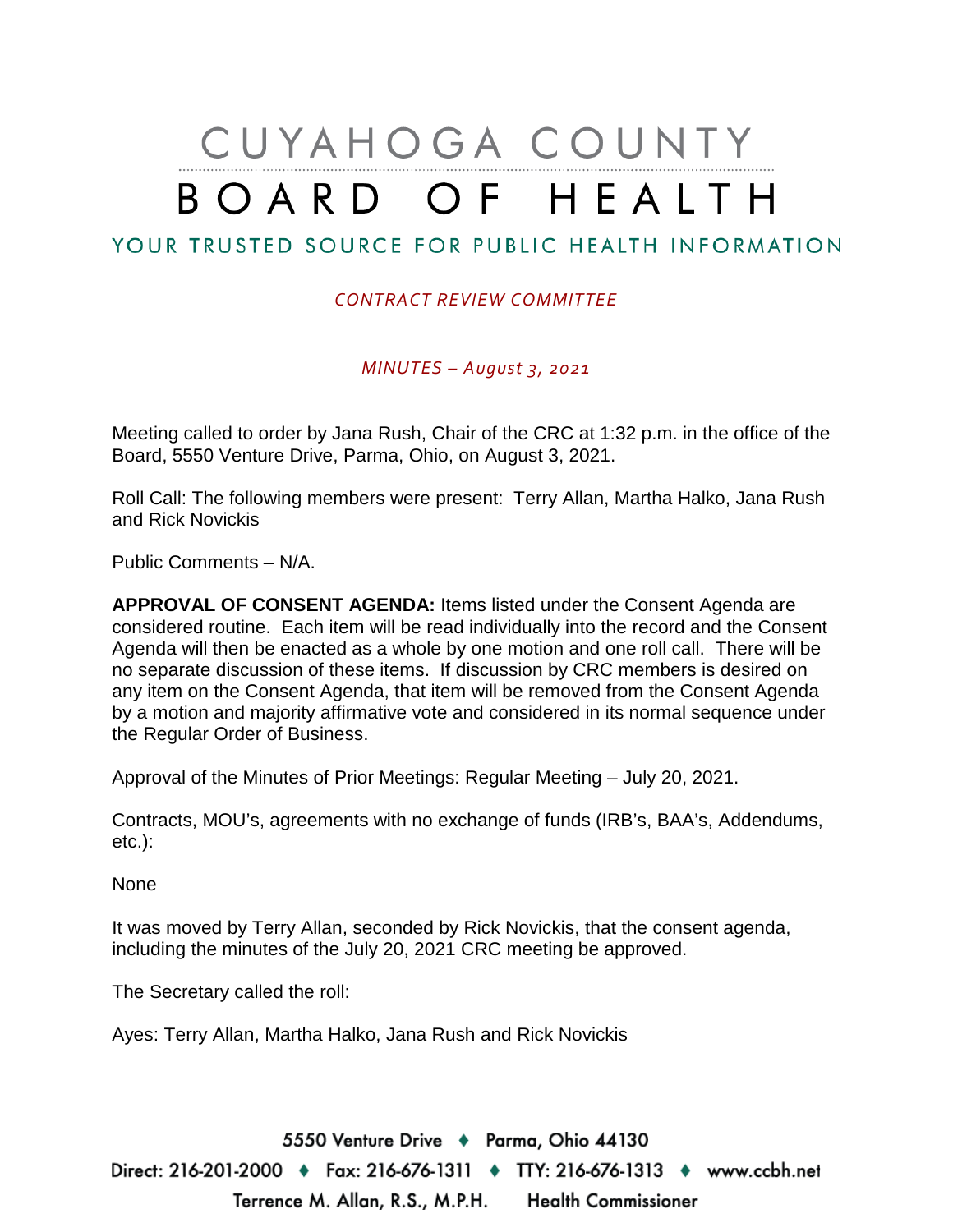#### **CONTRACTS AND AWARDS:**

Tabled Items

CRC 2021-64 Administrative Services submitting a contract and contract addendums with Paramount Insurance Company to accept CCBH as a network/participating provider to deliver all covered services under their commercial, Medicare and Medicaid plans beginning on or about July 6, 2021. Amount to be received shall be consistent with approved Paramount Insurance Company reimbursement rates.

Purpose: To establish CCBH as an in-network provider with Paramount Insurance Company.

No Action Today.

New Items For Review

Bid/Quote Openings ≥ \$25,000.00

CRC 2021-67 Sealed bids were received from the following contractors by the deadline outlined in the Request For Proposal (RFP) Lead Remediation - 1422-28 Lakewood Ave. - RFP #2021-02 (ref. enclosed):

Paragon CMS 8/3/2021 @ 10:30 a.m. \$98,965.00

The bids listed above were provided to the program staff for completion of the evaluation process.

Lead Program Bid Openings presented by: Stephanie McConoughey

It was moved by Martha Halko, seconded by Rick Novickis that the following quote (CRC 2021-68) for 13913-13915 Mayfair Ave., East Cleveland, Ohio 44112 be accepted as the lowest and best, and a recommendation that a contract be awarded to Paragon CMS in the amount of \$31,597.00 be presented to the Board for approval (ref. enclosed).

The Secretary called the roll:

Ayes: Terry Allan, Martha Halko, Jana Rush and Rick Novickis

Bid/Quote Openings < \$25,000.00

It was moved by Terry Allan, seconded by Martha Halko that the following quote (CRC 2021-69) for 1056 Belvoir Blvd., South Euclid, Ohio 44121 be accepted as the lowest and best, and a contract be awarded to Paragon CMS in the amount of \$21,848.00 (ref. enclosed).

5550 Venture Drive + Parma, Ohio 44130 Direct: 216-201-2000 ♦ Fax: 216-676-1311 ♦ TTY: 216-676-1313 ♦ www.ccbh.net Terrence M. Allan, R.S., M.P.H. **Health Commissioner**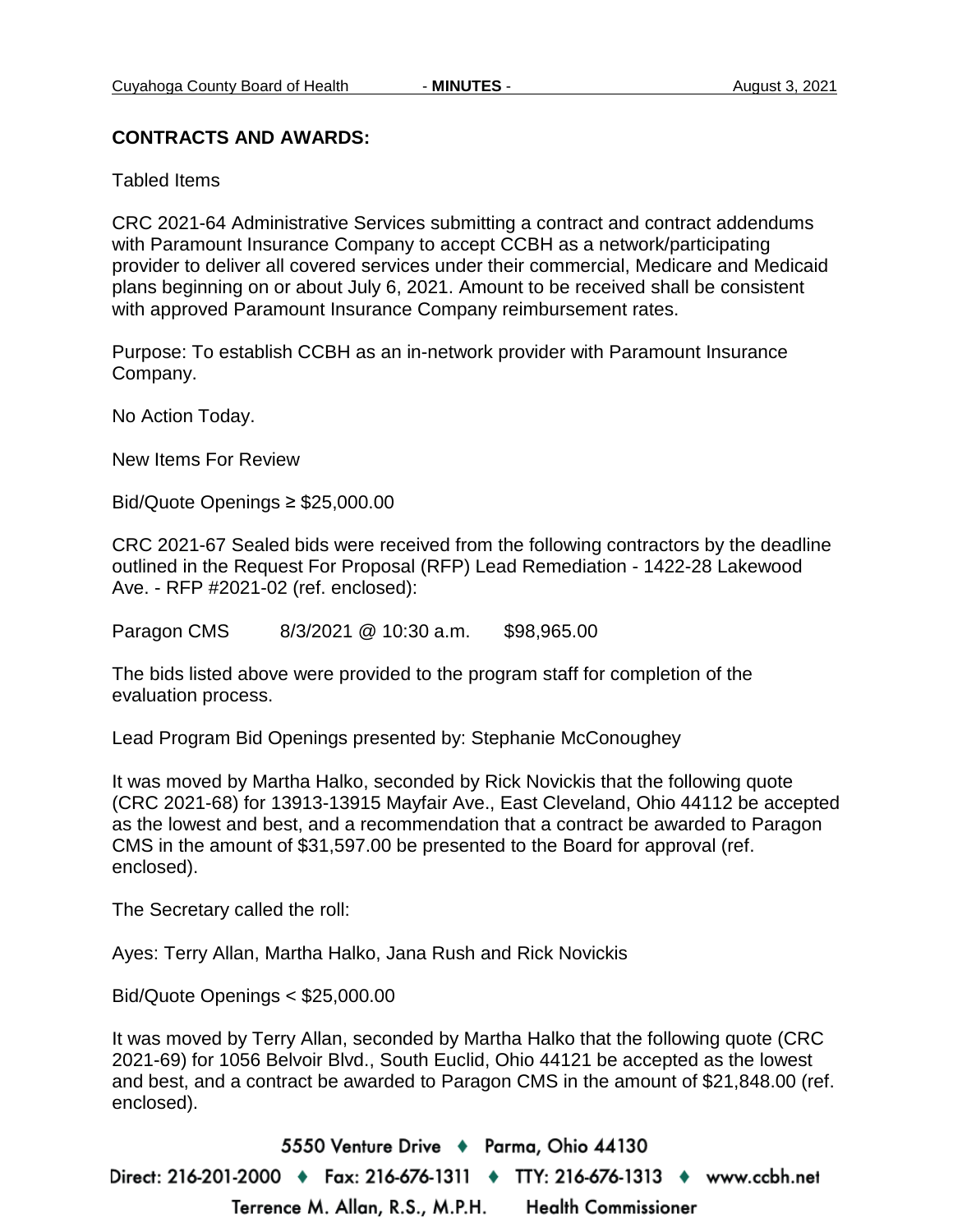The Secretary called the roll:

Ayes: Terry Allan, Martha Halko, Jana Rush and Rick Novickis

Expenditures: Contracts up to \$25,000.00

It was moved by Rick Novickis, seconded by Martha Halko that the addendum (CRC 2021-70) to the contract with TNT Construction and Contracting Company (CRC 2020- 128) under the Lead Hazard Control grant to increase the amount to be paid to TNT Construction and Contracting Company from \$20,000.00 to \$20,499.00 be approved.

Presented by: Stephanie McConoughey

Purpose: To complete additional work found during the project completion.

Funding Source: 100% reimbursable through the Lead Hazard Control grant.

The Secretary called the roll:

Ayes: Terry Allan, Martha Halko, Jana Rush and Rick Novickis

It was moved by Martha Halko, seconded by Jana Rush that the addendums (CRC 2021-71) to the following contracts under the 2020/2021 Racial and Ethnic Approaches to Community Health (REACH) grant be approved:

|                                     | Amount to be paid       |    |  |
|-------------------------------------|-------------------------|----|--|
|                                     | to not to exceed:       |    |  |
|                                     | From                    | 1o |  |
| Better Health Partnership (2021-10) | \$75,541.00 \$79,541.00 |    |  |
| Conceptual Geniuses (CRC 2020-137)  | \$7,000.00 \$10,000.00  |    |  |

Presented by: Nichelle Shaw

Purpose: Better Health Partnership (BHP): Will coordinate with other Community-Clinic Linkage (CCL) partners and work together to staff, implement and sustain the CCL strategies for the REACH grant; Conceptual Geniuses: To create messaging and develop materials to support the REACH strategies.

Funding Source: 100% reimbursable through the 2020/2021 REACH grant.

The Secretary called the roll:

Ayes: Terry Allan, Martha Halko, Jana Rush and Rick Novickis

Revenue Generating Agreements up to \$25,000.00

None

5550 Venture Drive + Parma, Ohio 44130

Direct: 216-201-2000 ♦ Fax: 216-676-1311 ♦ TTY: 216-676-1313 ♦ www.ccbh.net

Terrence M. Allan, R.S., M.P.H. **Health Commissioner**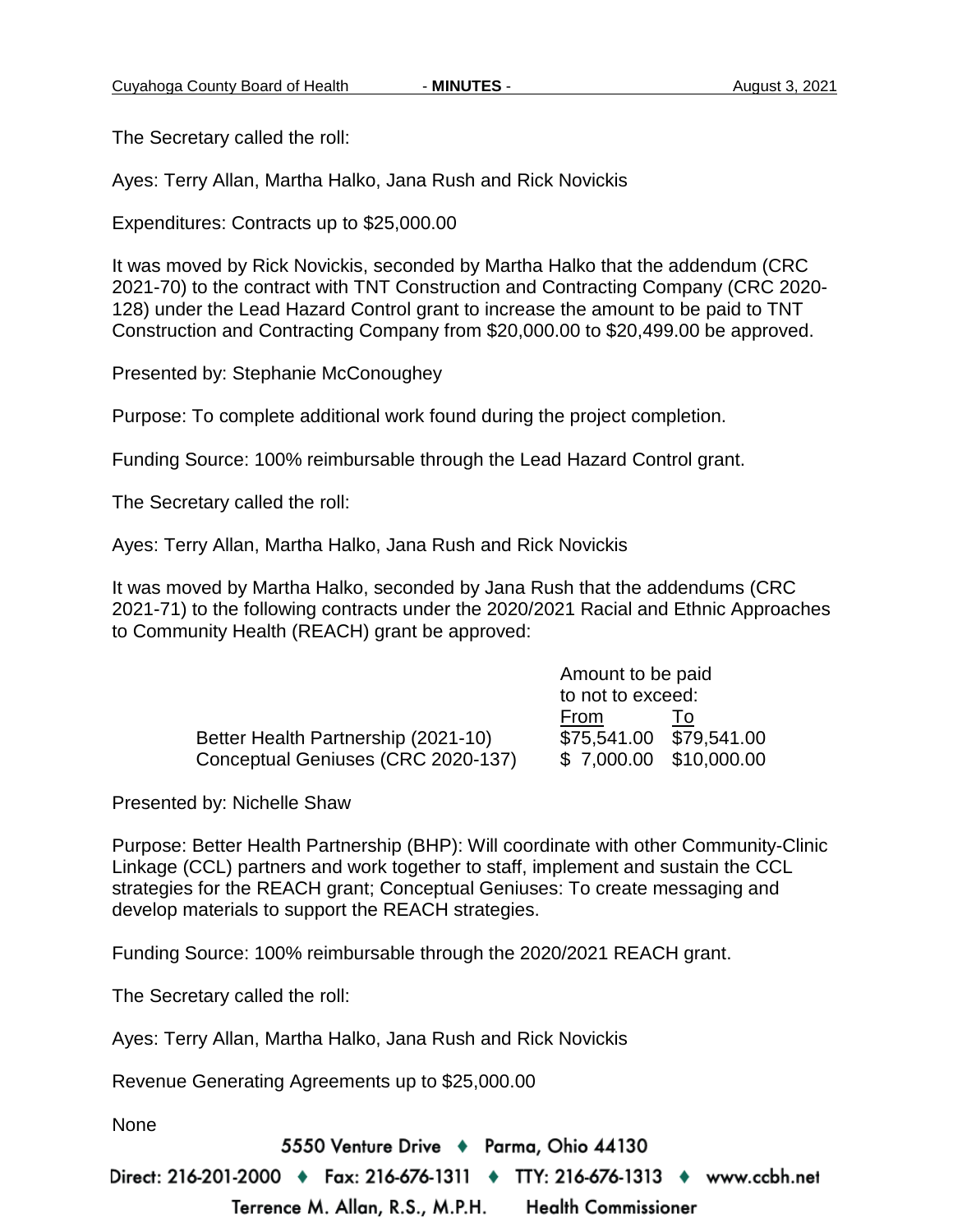**Contract Rescissions** 

None

Other Business.

Public Comment - N/A.

Thereupon, it was moved by Terry Allan, seconded by Rick Novickis, that the following Motion be adopted:

BE IT RESOLVED that the meeting be adjourned at 1:41 p.m.

The Secretary called the roll:

Ayes: Terry Allan, Martha Halko, Jana Rush and Rick Novickis

**Committee Chair** 

Clerk

5550 Venture Drive + Parma, Ohio 44130 Direct: 216-201-2000 • Fax: 216-676-1311 • TTY: 216-676-1313 • www.ccbh.net Terrence M. Allan, R.S., M.P.H. **Health Commissioner**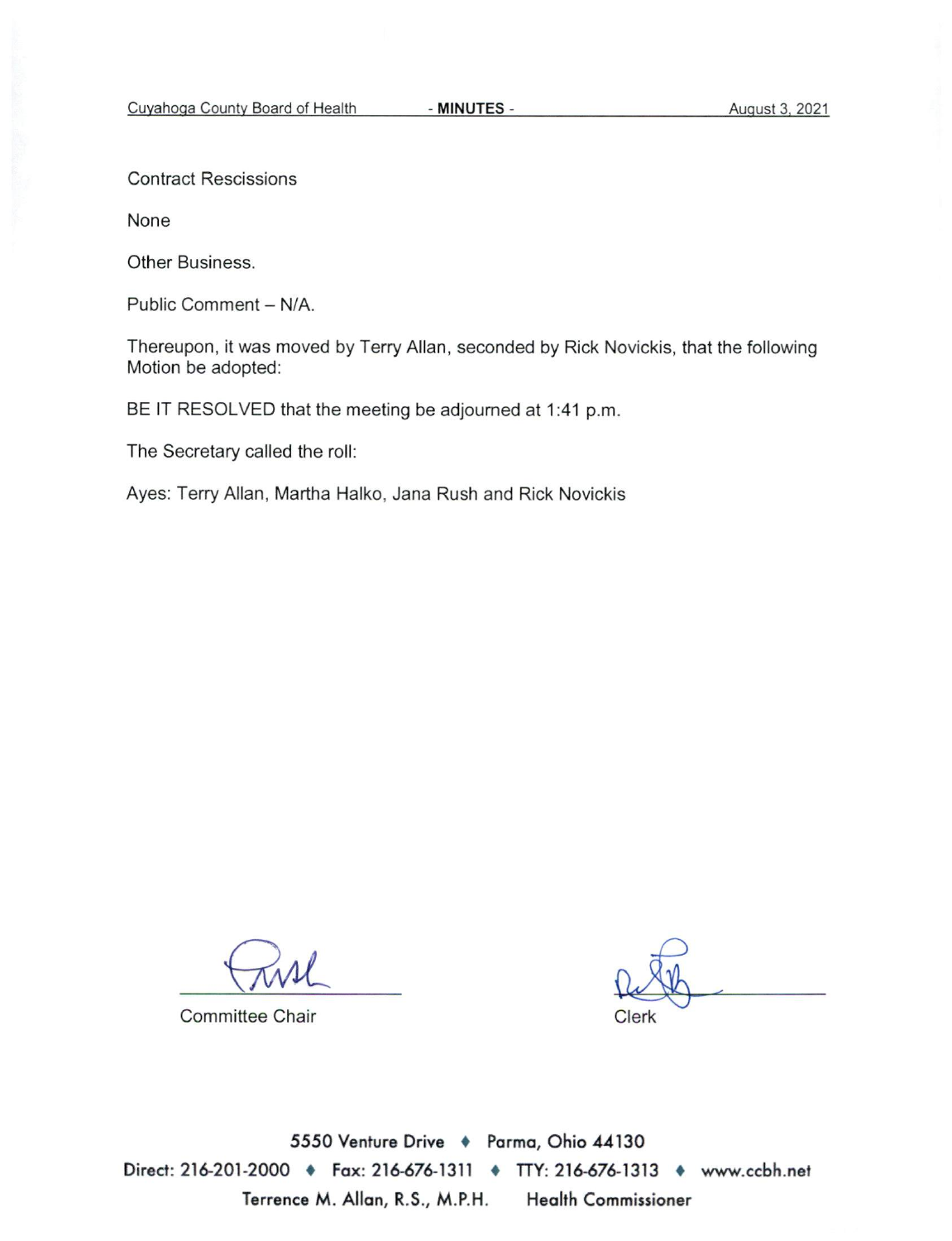# **CUYAHOGA COUNTY DISTRICT BOARD OF HEALTH**

### **RFP RESULTS**

**Program:** Lead Remediation **Project Address: Name:** John Stavlas<br> **Address:** 1422-28 Lake Address: 1422-28 Lakewood Avenue<br>City, State, Zip: Lakewood, OH 44107 Lakewood, OH 44107<br>2021-02 **RFP No:** 2021-02<br> **CRC No:** 2021-67 **CRC No:** 

# **The following quotes were opened on:**

**Jackie Lewison<br>Judy Wirsching Logged in by:** 

#### **NAME OF CONTRACTOR RECEIVED BID AMOUNT**

Paragon CMS 6/3/2021 @ 10:30 a.m. \$98,965.00

**Recommended award: TBD**

**Brief Justification:**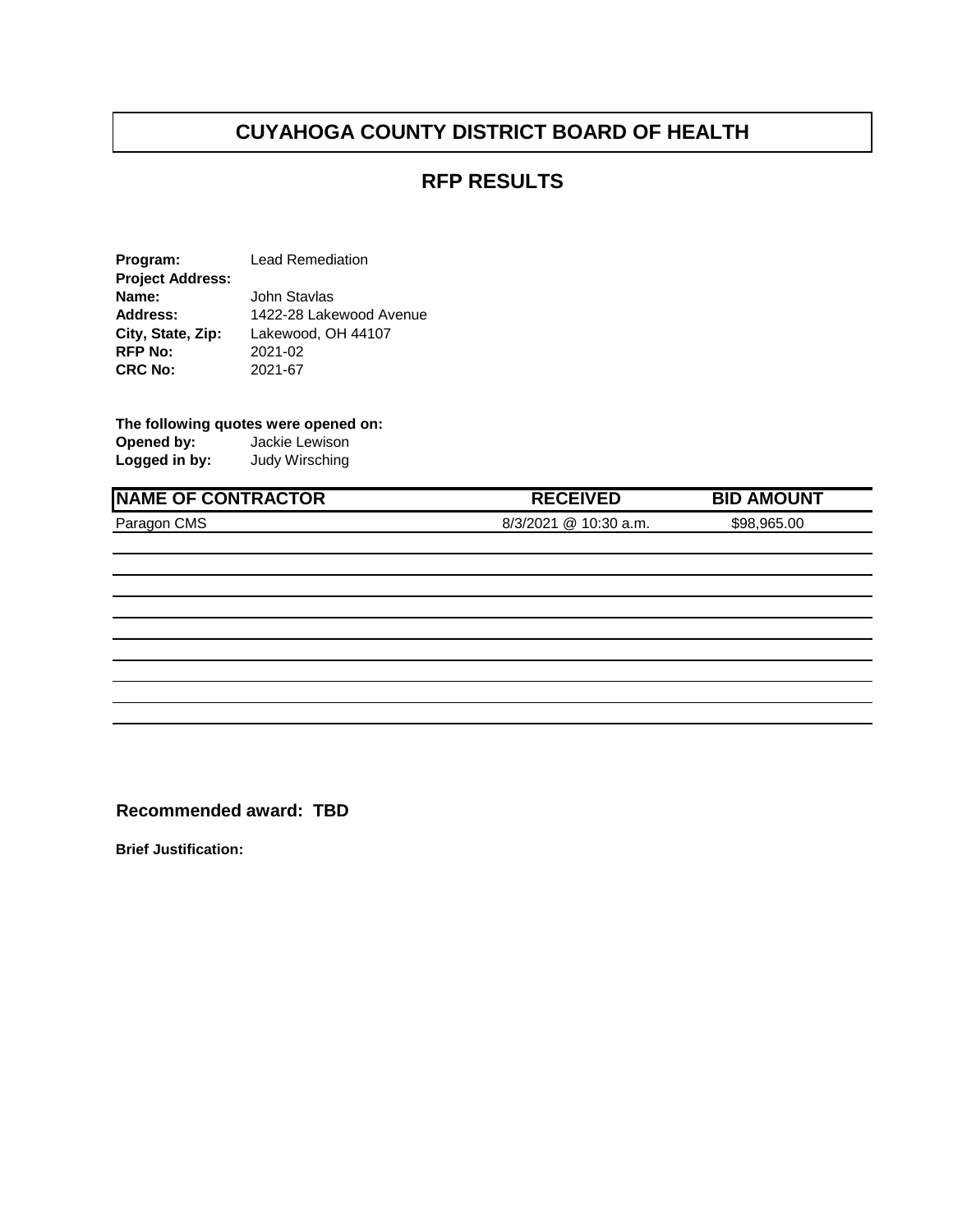# **CUYAHOGA COUNTY DISTRICT BOARD OF HEALTH**

# **QUOTE RESULTS**

#### **Project Address**

| Name:           | <b>Twila Cooper</b>                        |
|-----------------|--------------------------------------------|
| <b>Address:</b> | 13913-13915 Mayfair Ave.                   |
|                 | City, State, Zip: East Cleveland, OH 44112 |
| <b>CRC No:</b>  | CRC 2021-68                                |

**The following quotes were received and opened:**

| <b>NAME OF CONTRACTOR</b>       | <b>QUOTE</b> | <b>LEAD</b> | HH       | <b>MATCH</b> |
|---------------------------------|--------------|-------------|----------|--------------|
| American Builders & Applicators | \$33,800     | \$18,500    | \$15,300 | \$500        |
| <b>Green Home Solution</b>      | \$36,950     | \$25,950    | \$11,000 | \$5,950      |
| Paragon                         | \$31,597     | \$20,897    | \$10,700 | \$897        |
| TNT                             | \$33,410     | \$18,800    | \$14,610 | \$500        |

**ESTIMATE:** \$30,795.00 \$ 20,670.00 \$ 10,125.00

**Recommended award:** Paragon CMS